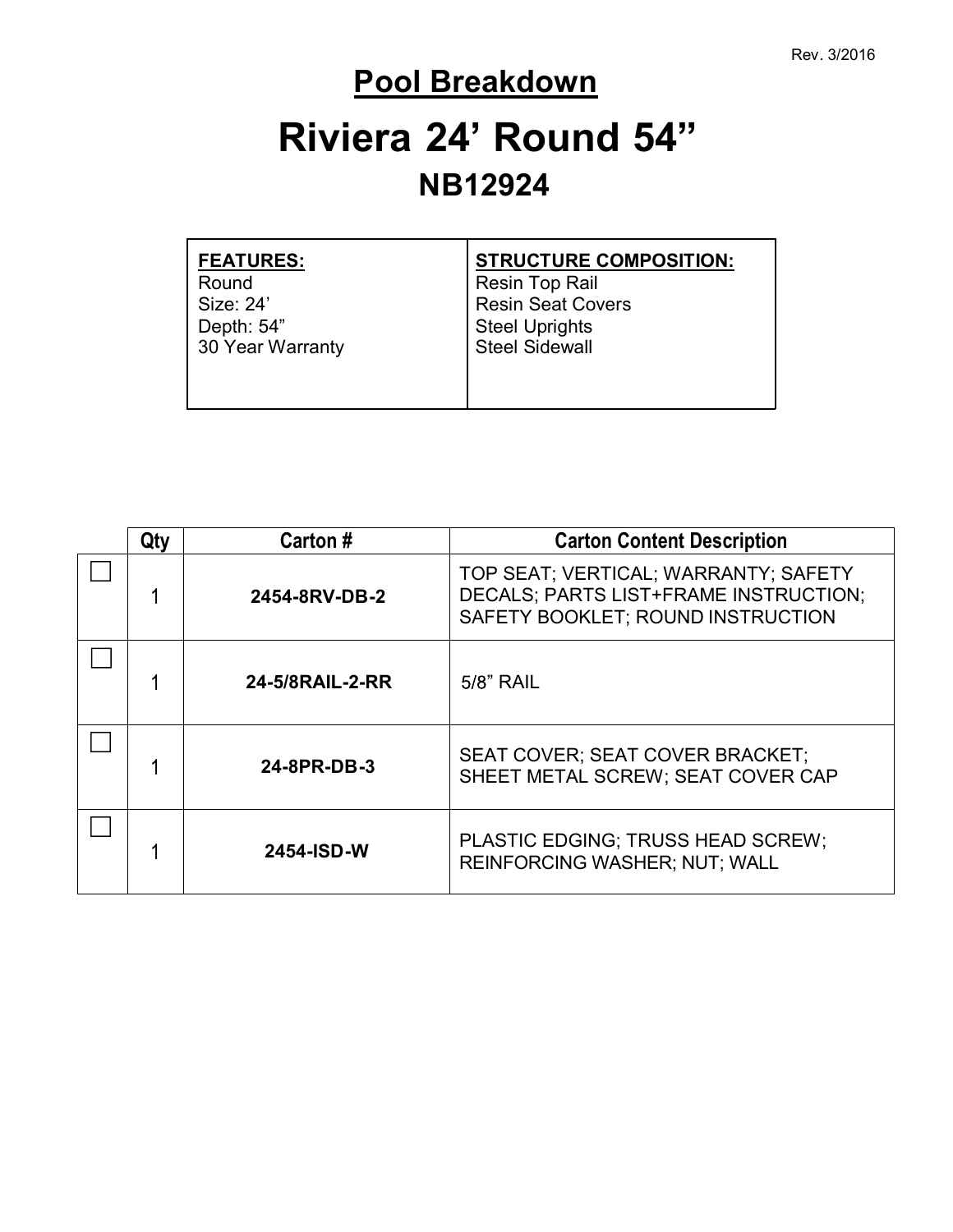### **Carton Breakdown**

## **Riviera 24' Round 54"**

#### **NB12924**

|                                                    | Key#           | Qty | Item#                            | Mfg Part # | <b>Part Description</b>               |  |
|----------------------------------------------------|----------------|-----|----------------------------------|------------|---------------------------------------|--|
| FRAME CARTON # 2454-8RV-DB-2                       |                |     |                                  |            |                                       |  |
|                                                    | 1              | 16  | <b>NBP1220</b>                   | 2385DB     | 8in Vertical (54" High)               |  |
|                                                    | 6              | 16  | <b>NBP1221</b>                   | 1100DB     | 8in Resin Top Seat L=1444mm (56-7/8") |  |
|                                                    |                | 1   |                                  | 0022       | Warranty                              |  |
|                                                    |                | 1   |                                  | 0023       | <b>Safety Decals</b>                  |  |
|                                                    |                | 1   |                                  | 0024       | Parts List + Frame Instruction        |  |
|                                                    |                | 1   |                                  | 0025       | <b>Safety Booklet</b>                 |  |
|                                                    |                | 1   |                                  | 0001       | <b>Round Instructions</b>             |  |
|                                                    |                |     |                                  |            |                                       |  |
| RAIL CARTON # 24-5/8RAIL-2-RR                      |                |     |                                  |            |                                       |  |
|                                                    | $\overline{4}$ | 32  | <b>NBP1226</b>                   | 1724-R     | 5/8in Rail L=1431mm (56-3/8")         |  |
|                                                    |                |     |                                  |            |                                       |  |
|                                                    |                |     | <b>FRAME CARTON #24-8PR-DB-3</b> |            |                                       |  |
|                                                    | 2              | 16  | <b>NBP1061</b>                   | 2176       | 7in Resin Joint - Upper               |  |
|                                                    | $\overline{7}$ | 16  | <b>NBP1222</b>                   | 2483DB     | 8in Seat Cover Bracket                |  |
|                                                    | 8              | 16  | <b>NBP1223</b>                   | 2482DB     | 8in Seat Cover                        |  |
|                                                    | 10             | 16  | <b>NBP1062</b>                   | 2276       | 7in Resin Joint - Lower               |  |
| Seat Cover Assembly Bolt Package (Order # NBP1203) |                |     |                                  |            |                                       |  |
|                                                    | $\sqrt{3}$     | 176 | <b>NBP1203</b>                   | 0341*      | #12 Sheet Metal Screw                 |  |
|                                                    | 3              | 16  | <b>NBP1203</b>                   | 0345*      | 5mm x 40mm Sheet Metal Screw          |  |
|                                                    | 3              | 16  | <b>NBP1224</b>                   | 2402DB     | Resin Seat Cover Cap                  |  |

\*These part #'s are not available to purchase separately. They must be purchased as the Seat Cover Assembly Bolt Package, Order # NBP1203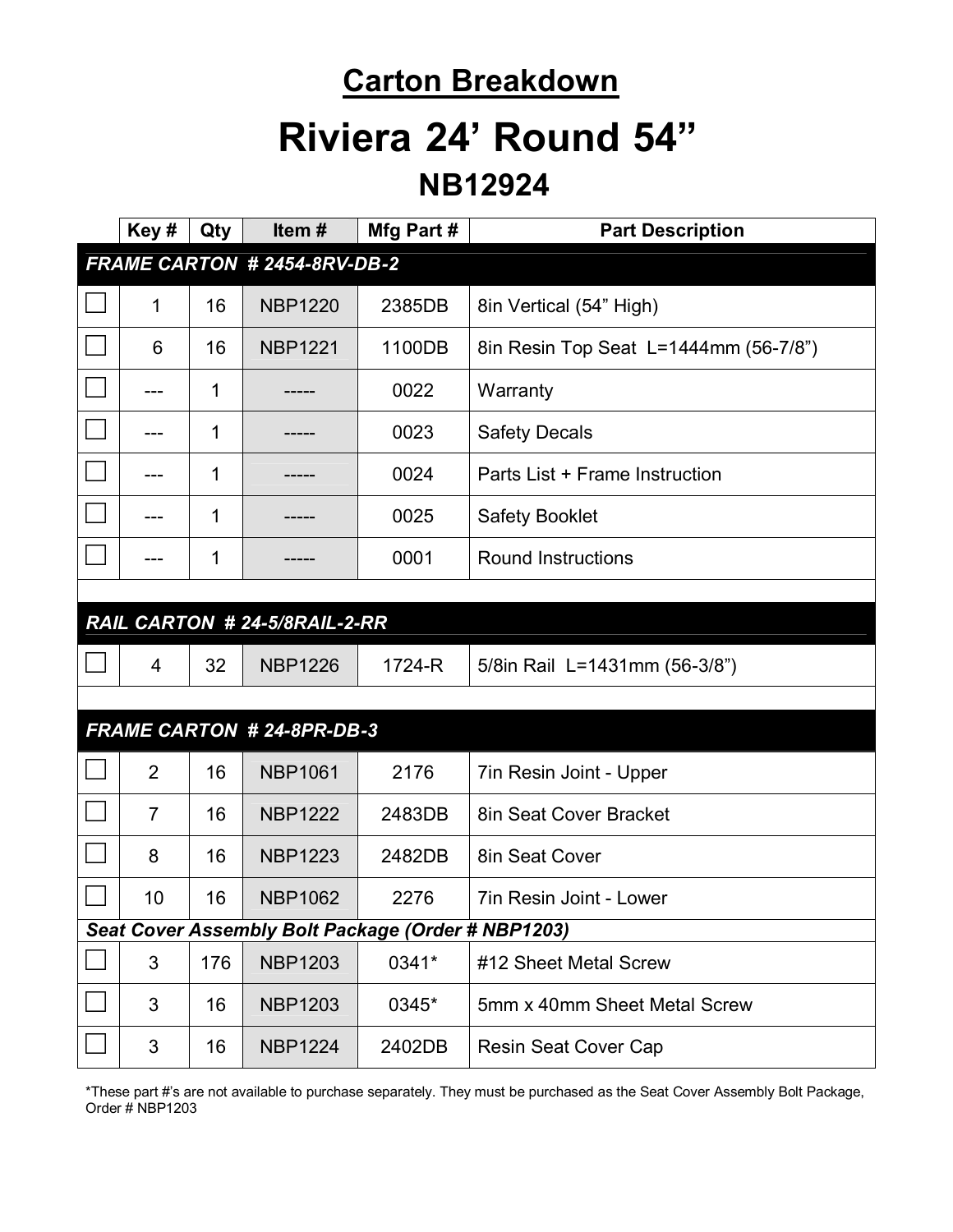### **Carton Breakdown**

## **Riviera 24' Round 54"**

### **NB12924**

|                                                            | Key#                           | Qty | Item#          | Mfg Part # | <b>Part Description</b>                            |
|------------------------------------------------------------|--------------------------------|-----|----------------|------------|----------------------------------------------------|
|                                                            | <b>WALL CARTON #2454-ISD-W</b> |     |                |            |                                                    |
|                                                            | 5                              | 18  | <b>NL107</b>   | 8100       | <b>Plastic Edging</b>                              |
|                                                            | 9                              |     | PC5604         | 54" Wall   | <b>Steel Dark Brown Wall</b>                       |
| 54" Wall Joint Bolt Package (Part # 0114, Order # NBP1067) |                                |     |                |            |                                                    |
|                                                            | 3                              | 27  | <b>NBP1067</b> | $0513*$    | $\frac{1}{4}$ " x $\frac{1}{2}$ " Truss Head Screw |
|                                                            | 3                              | 53  | <b>NBP1067</b> | 0411*      | 1/4" Reinforcing Washer                            |
|                                                            | 3                              | 27  | <b>NBP1067</b> | 0611*      | $\frac{1}{4}$ " Nut                                |

\*These part #'s are not available to purchase separately. They must be purchased as the Wall Joint Bolt Package, Order # NBP1067